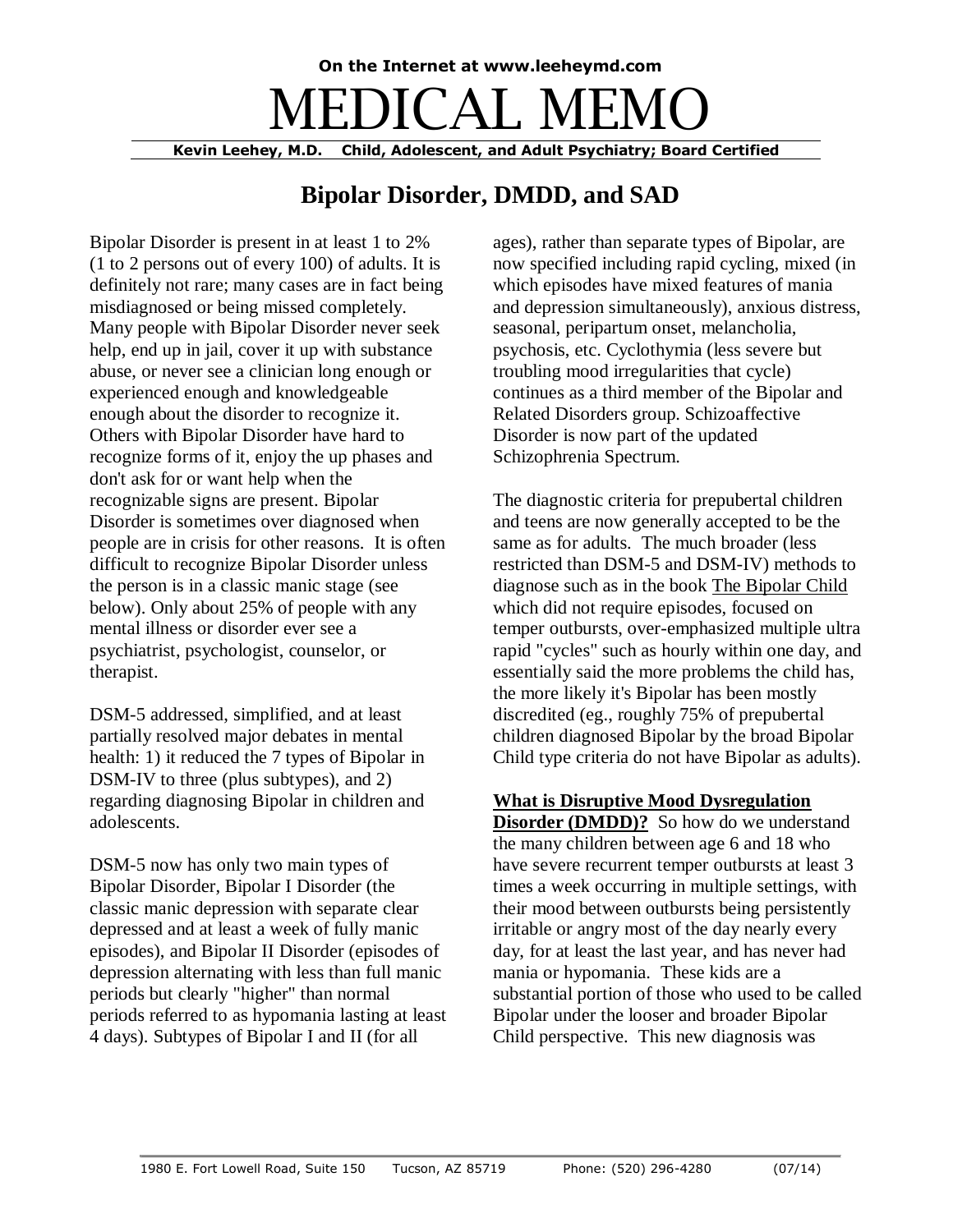created in DSM-5 based on research and a better clinical understanding showing that the chances of a child with severe non-episodic irritability becoming Bipolar are very low. Typically, unlike kids with Bipolar, they do not have a strong family history for Bipolar and they do not exhibit DSM-5 mania. Rather, they tend to show depression (DSM-5 includes DMDD in the group of Depressive Disorders), anxiety, Oppositional Disorder, family problems, trauma history, learning disorder, and/or ADHD. Notice that with a top age of 18 this is a developmental disorder that resolves or, more often, becomes something else by adulthood.

The DSM-5 emphasis on the presence of episodes of mania or hypomania has also lessened the chance of confusing severe ADHD with Bipolar Disorder. **To separate Bipolar Disorder in children from severe ADHD** we look for episodes, grandiosity, elated mood, racing thoughts, flight of ideas, and much increased inappropriate behavior (silly laughing, daredevil behavior, much less sleep need, hyper-sexuality) and even hallucinations and delusions which all point to Bipolar while irritablity, rapid speech, high energy, and distractibilty often occur in both.

#### **There are important reasons to be careful with the diagnosis of Bipolar Disorder**.

Although there are, and have been, many successful and even very successful and very admirable people with Bipolar Disorder, it is too often a disabling chronic and recurrent life long disorder with a worrisome prognosis. There is reason to believe that early life onset is even more of a concern. The label of Bipolar Disorder too often complicates one's life, potentially including employment, professional licenses, and obtaining insurance coverage. Bipolar Disorder runs in families and thus may have an impact on family planning. Treatment response is sometimes quite good, although patient compliance with the needed long-term

maintenance treatment is too often a problem. The standard medications, mood stabilizers (see my [medication chart\)](http://leeheymd.com/charts/dep4.html) and atypical antipsychotics (see my [medication chart\)](http://www.leeheymd.com/charts/atyps1.html) often have a longer list of potential minor and even (uncommon) major side effects than other simpler medicines for depression, anxiety, and ADHD.

Since the unique feature of Bipolar Disorder is mania, **WHAT IS MANIA?** The pure and clear form of classic mania is typified by **at least a week** of the person **not being their usual self**, experiencing **all or most of** the following symptoms **at the same time**: dramatically decreased need for sleep, decreased need for eating, being too energized with fabulous new ideas or creative projects to pursue to have time to waste on such mundane tasks as eating or sleeping, thoughts that come so fast ("racing") that the mouth or writing can't keep up, talking so fast ("pressured") others can't get a word in edgewise, the ideas though seeming logical to the manic are expressed and change so quickly that others can't follow the "flight of ideas", the manic is so overwhelmed by urges and thoughts that he or she is very easily distracted, social judgment is lost, the person becomes overly sexual, spends money excessively and unwisely, the manic's mood is euphoric and elated "happier than happy" or very very irritable, the view of self is now "grandiose" such that he or she believe the normal rules of life no longer apply to him or her. The character change in an episode of classic mania is typically dramatically different and severe enough to cause marked impairment in work, relationships, activities of life, and/or endanger the person or others. Severe forms of mania may include hallucinations or delusions and is then called psychotic. **"Hypomania"** is between normal mood ("euthymia") and mania, is less severe than mania and typically lasts at least four days. It is similar to but milder than mania. These criteria

are available for review in DSM 5.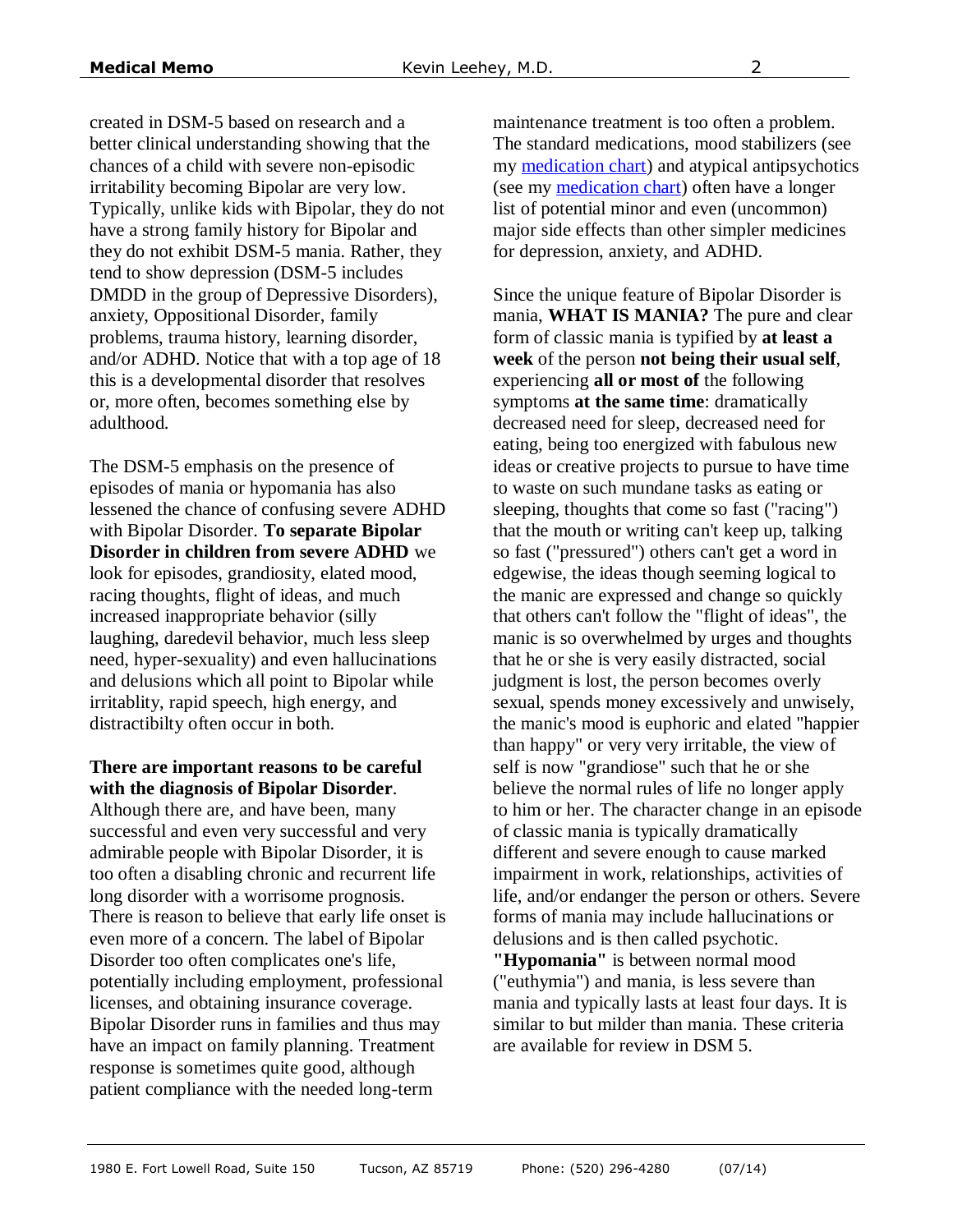**For many people the depressed phase of Bipolar disorder, known as Bipolar Depression, is the worst**. Bipolar Depression too often lasts many months, is very severe (Major), and may be masked by unusual features like disabling anxiety, cognitive (thinking) dysfunction, and even psychotic symptoms like hallucinations or delusions. Furthermore, Bipolar Depression may not respond to typical depression treatments or even be worsened by antidepressants used without a mood stabilizing medication at the same time. Bipolar Depression is often hard to diagnose and thus treat effectively because the manic or hypomanic phases can be few, hidden, enjoyed by the patient and thus not reported as a problem, or unseen by the therapist and/or psychiatrist. Suspicion of underlying Bipolar Disorder is raised in such hard to treat or diagnose situations.

**In summary**, for many people with Bipolar Disorder there is no doubt of the diagnosis. Once a clear episode of mania has occurred the diagnosis is definite. Many people respond very well to mood stabilizers such as lithium, the AED's (anti-epileptic drugs) valproic acid (Depakote), lamotrigine (Lamictal), the "atypical antipsychotics" like olanzapine (Zyprexa), risperidone (Risperdal), quetiapine (Seroquel), Abilify, ziprasidone (Geodon), lurasidone (Latuda), and others. **A strong family history** of Bipolar Disorder is a helpful guide in clarifying the diagnosis. **If Bipolar Disorder is definite** or clearly the most likely condition, a treatment plan including mood stabilizers is often advised. **If Bipolar Disorder is only suspected or not definite** the more conservative treatment, in my view, is to proceed with easier to use and milder medication and/or other non-medicine interventions while watching for more clear signs of Bipolar (mania or hypomania) to emerge. With time, the correct diagnosis for an individual patient will generally become more

clear due to higher rates of onset as youth grow into adults.

#### **What Is Seasonal Affective Disorder (SAD)?**

The term **"Affective"** refers to mood or feelings. Generally this refers to the various forms of depression but includes mania as well. **"Seasonal"** means that the depression or mania seems to vary with the season of the year. Most often this occurs as the beginning or return or worsening of depression in the fall and winter followed by improvement in the spring and summer. Some people have a yearly or almost yearly pattern where a worsening or onset of symptoms at a certain time may be predictable. This is different from or may overlap with a tendency to difficult emotional times at certain sad anniversaries, return to school, other stressors, loss of or change in life structure, or "holiday blues". SAD is believed to be a biologically, not life event, based disorder and pattern. The most frequently cited biological mechanism causing the cycles or pattern of SAD is exposure to amount (time) and intensity (brightness) of **daylight!** Why or how this occurs is not fully understood but clearly melatonin and the Pineal gland have a role. The key point is that we all need (some of us far more than others) an adequate amount of sunlight exposure all year round or we are vulnerable to moodiness or even a full blown Major Depression.

The depression form of SAD is more common in northern (or far south in the southern hemisphere) latitudes and climates that have shorter or excessively cloudy days and thereby less hours of bright sunshine. If the weather is cold or rainy so that people do not go out in the sun this also increases the risk. This helps to partially explain the phenomenon of "cabin fever" many people experience when cooped up inside for long periods. The manic form of SAD usually occurs in summer in persons who have winter depressions but can be reversed. The psychological effects of various weather patterns